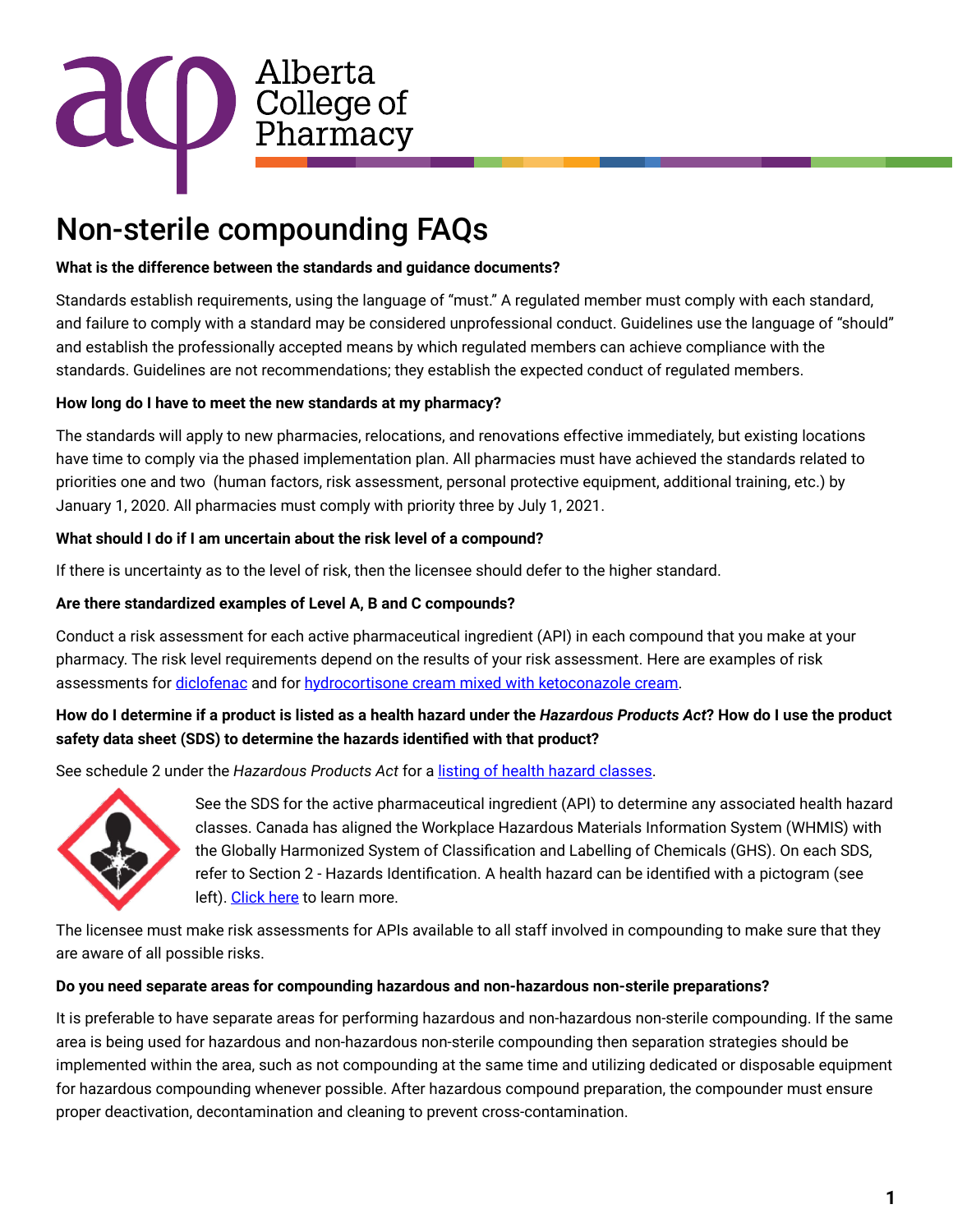### **What is the minimum size for a designated Level A compounding area?**

There is no minimum size requirement. The compounding area must be large enough for compounding personnel to work comfortably and safely, with room to store equipment and products in an orderly manner, and in clean and secure surroundings. Also, the area should be designed and arranged to prevent cross-contamination between products, and it should be located away from parts of the pharmacy where there is a considerable amount of traffic (e.g., aisles, entrance, exit).

## **What are the facility requirements for compounding diclofenac gel?**

Diclofenac gel must be compounded in a facility meeting Level B or C requirements, depending on the licensee's risk assessment. If the licensee determines that the site compounds diclofenac gel in occasional, small quantities, Level B requirements may be sufficient. Conversely, if the site compounds diclofenac gel frequently, in larger quantities, then the licensee should defer to Level C requirements. If in doubt, defer to the higher standard. As per the Guidance Document for Pharmacy Compounding of Non-sterile Preparations, Section 4.1, some factors to consider in the risk assessment include the

- complexity of compounding the preparation;
- need for verification and uninterrupted workflow;
- frequency of compounding high-risk or low-risk preparations;
- risk of cross-contamination with other products (e.g., allergens);
- concentration of ingredients in the product;
- quantity of ingredients being handled;
- physical characteristics of ingredients (e.g., liquid vs. solid vs. powders, or water-soluble vs. lipid-soluble);
- education and competency of compounding personnel;
- availability of appropriate facilities and equipment;
- classification of ingredients if identified by WHMIS as presenting a health hazard, or a drug classified by NIOSH as hazardous (see reference to NIOSH in section 4.3);
- type of hazardous drug (e.g., anti-neoplastic, non-antineoplastic, reproductive risk only);
- exposure to compounding personnel for each preparation and accumulation of exposure over time; and
- risk of microbial contamination (liquids, creams, and ointments may be particularly susceptible to microbial and other contamination).

The risk assessment must be reviewed on a continuum to identify and mitigate risk, thereby providing quality assurance.

A decision algorithm to assist in determining requirements for non-sterile compounding can be found in the Guidance Document for Pharmacy Compounding of Non-sterile Preparations, Section 4.2.

**Note:** Occasional small quantities of materials must not be considered in isolation. If several different high-risk or low-risk preparations are being compounded, the cumulative risk must be considered even if they are compounded on different days. This must be documented in the risk assessment. Licensees must avail an environment and equipment that ensures the safety of pharmacy personnel when evaluating level of risk. If there is uncertainty as to the level of risk, then the licensee shall defer to the higher standard.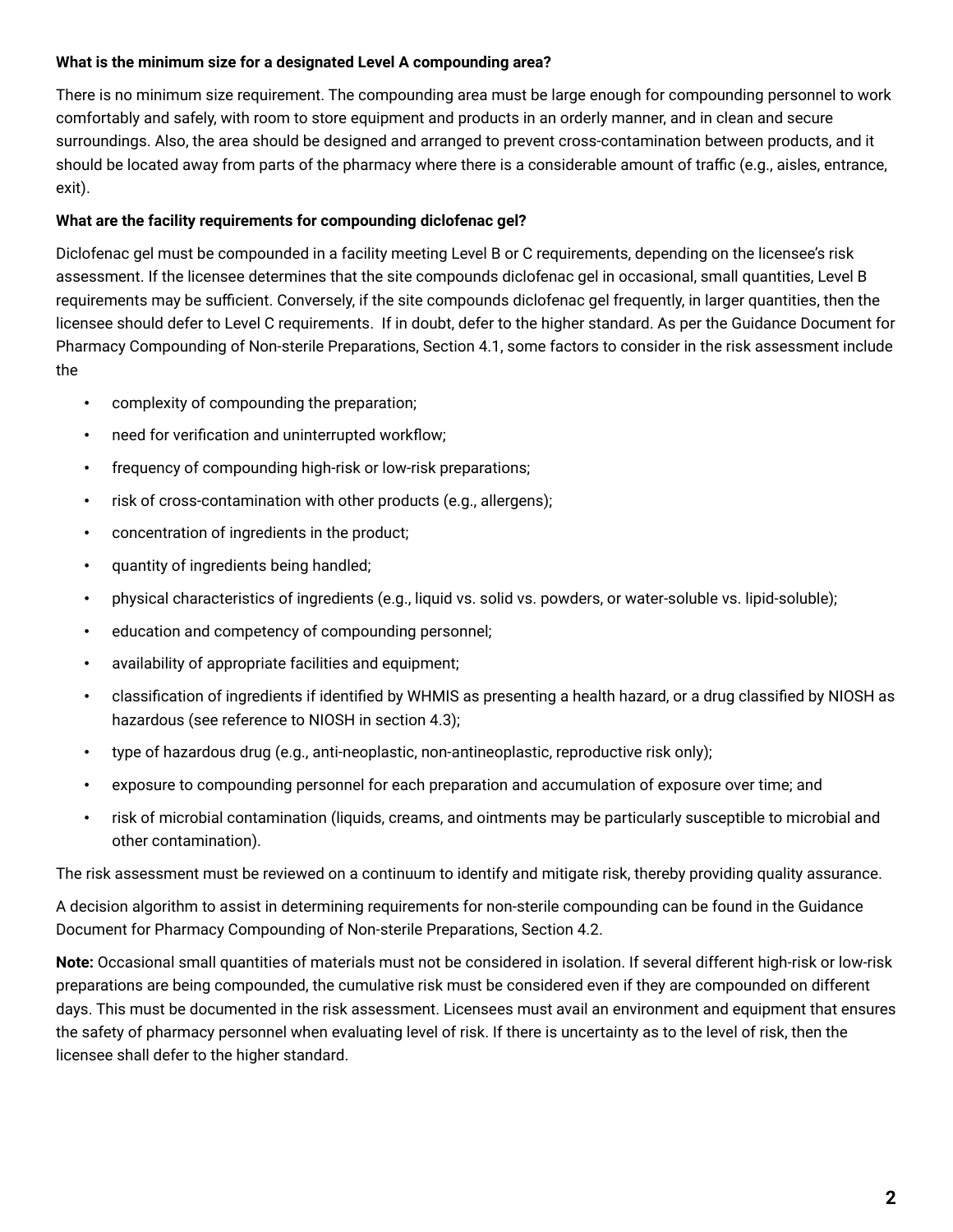# **Would current computer-generated compounding work sheets satisfy the requirements of Master Formulation Records and ongoing compounding records?**

See section 6.2 of the Guidance Document for Pharmacy Compounding of Non-sterile Preparations for the requirements of a Master Formulation Record. The development of a new Master Formulation Record is based on scientific data and includes appropriate references. The Master Formulation Record for a non-sterile preparation includes all necessary information to compound the preparation. To ensure preparation quality and safety, the Master Formulation Record should be current. Changes made in the Master Formulation Record should include supporting rationale and references, and compounding personnel must be informed of the change. Computer-generated mixture instruction sheets may be used, provided they meet documentation requirements as outlined in section 6.2 of the Guidance Document for Pharmacy Compounding of Non-sterile Preparations.

Master Formulation Records should be kept together, in hard copy or electronic format, and be readily available.

In addition, each time a non-sterile compound is prepared for individual prescriptions or batches, a compounding record must be created that meets the requirements outlined in Standard 10.11 of the Standards of Practice for Pharmacists and Pharmacy Technicians.

## [Master Formulation Record vs Compounding Record](https://abpharmacy.ca/sites/default/files/Compounding_MFR_vs_CR.pdf)

### **How do I determine what ventilation is needed for non-sterile compounding?**

The licensee must determine what ventilation is required for both the compounding room, as well as for the containment primary engineering control (C-PEC) through their risk assessment. All risk assessments must be made available to staff involved in compounding.

External ventilation is not required for a designated and separate compounding area for Level A compounded preparations. For Level B compounded preparations, the room must be separate, with a door, and well-ventilated. A well-ventilated room meets the following requirements:

- Maintains staff comfort when wearing PPE.
- Prevents cross-contamination between different compounded products being compounded in the same room .
- Includes heating, ventilation and air conditioning systems that are controlled to avoid decomposition and contamination of chemicals, to maintain the quality of products, and to ensure the safety and comfort of compounding personnel.
- Does not have air vents located directly over work areas.
- Prevents exposure of staff in the room to particles generated during compounding.
- Ventilation must occur through a professional, engineered design HVAC system. Window ventilation or portable fans are not acceptable.

A Level B room must be internally ventilated using high-efficiency particulate air (HEPA) filtration or externally ventilated with or without HEPA filtration. The decision to install external ventilation for a Level B room depends on many factors, including the types and quantities of compounds prepared and the ventilation provided by an externally ventilated C-PEC in the room. External ventilation of the room with HEPA filtration should be considered when potentially hazardous compounds are compounded, even in small quantities.

When complex and small quantities of ingredients requiring ventilation are prepared in a Level B room (certain powders, aromatic products and hazardous products) a ventilation containment device (C-PEC) is needed.

The room used for compounding Level C hazardous preparations must meet the following requirements:

- External ventilation through HEPA filtration.
- Physical separation from other preparation rooms.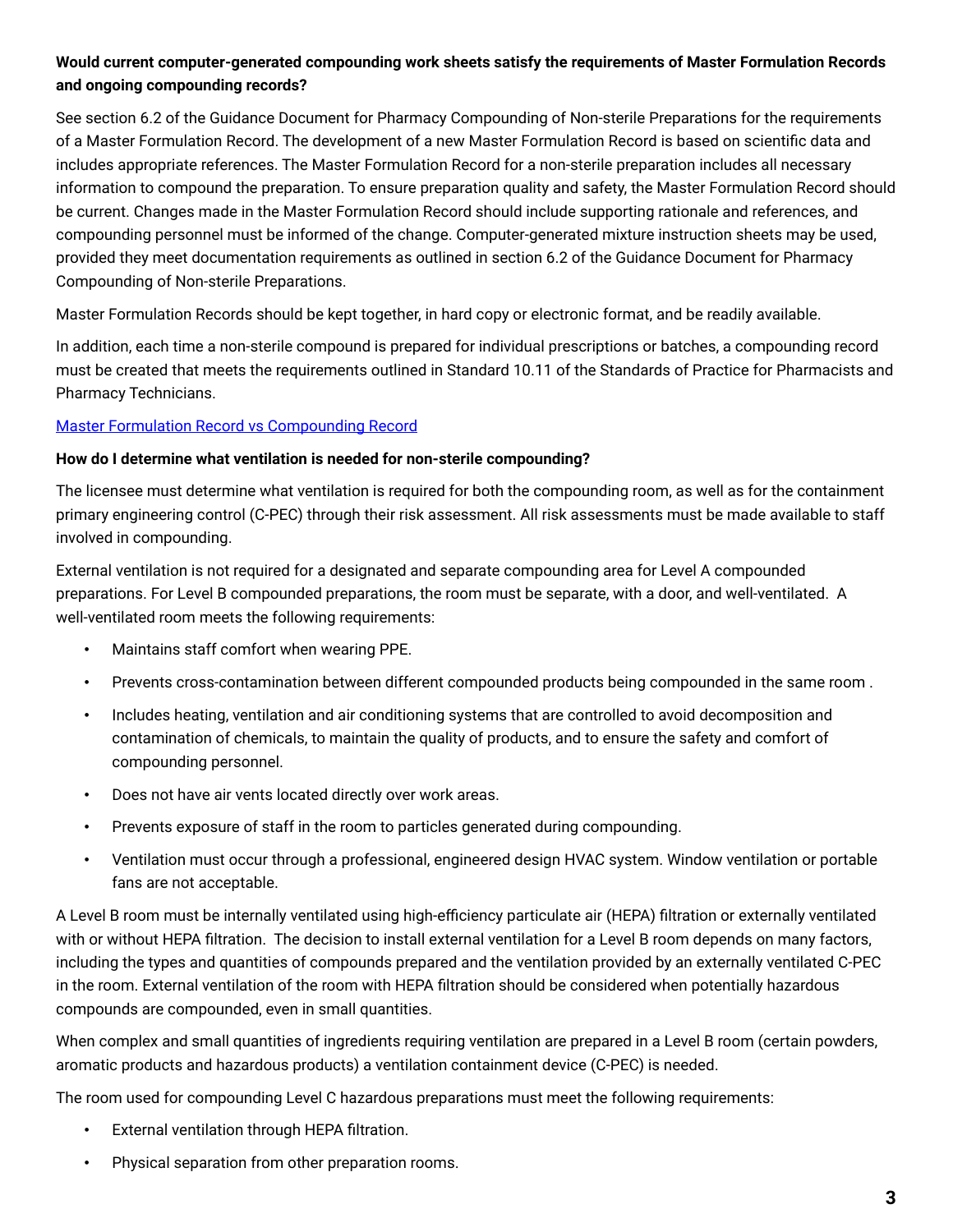- Appropriate air exchange of at least 12 air changes per hour (ACPH).
- Negative pressure  $(-2.5$  Pa relative to surrounding areas).

If a C-PEC is installed in a Level B or C compounding room, then it should either be externally ventilated (the preferred option) or have redundant HEPA filters in a series. Redundant HEPA filters in a series may be appropriate for a compounding pharmacy where small quantities of hazardous products with low safety risks are being compounded, or where external ventilation is already provided through secondary engineering controls (room ventilation).

## **What are the requirements for eye wash stations?**

Compounding areas must contain an eyewash station and other emergency or safety equipment as determined by the risk assessments completed for the compounds prepared. Licensees should also determine the type of eyewash station that is appropriate based on their non-sterile compounding risk assessment.

## **What are the requirements for the distance of a sink and heat source to a designated compounding area?**

For Level A compounding, the sink with hot and cold running water must be available in or reasonably close to the compounding area. For Level B and Level C compounding, the sink must be located in the compounding room, and the sink should be at least 1 metre away from the C-PEC.

For Level A, B, and C compounding, the heat source must be located in the compounding area or room.

## **What are the requirements in regard to safety showers?**

The need for a safety shower will be determined through your risk assessment.

## **What are the external ventilation requirements for dedicated storage areas of hazardous compounds?**

Hazardous products, particularly antineoplastics, should be grouped and stored in a properly ventilated room with all air exhausted to the exterior. The storage area should have negative pressure (-2.5 Pa) relative to the adjacent rooms and should have at least 12 air changes per hour (ACPH). The storage area should be identified with appropriate signage (section 9.1.6 of the Guidance Document for Pharmacy Compounding of Non-sterile Preparations) to indicate the presence of hazardous products.

For non-antineoplastics, products that carry a reproductive risk, and final dosage forms, external ventilation is recommended, but this may not always be possible.

# **What is a small quantity?**

Small quantity depends on the risk assessment for each API which should include an assessment of frequency of compounding with these ingredients. As per the Guidance Document for Pharmacy Compounding of Non-sterile Preparations, Section 4.1, some factors to consider in the risk assessment include the

- complexity of compounding the preparation;
- need for verification and uninterrupted workflow;
- frequency of compounding high-risk or low-risk preparations;
- risk of cross-contamination with other products (e.g., allergens);
- concentration of ingredients in the product;
- quantity of ingredients being handled;
- physical characteristics of ingredients (e.g., liquid vs. solid vs. powders, or water-soluble vs. lipid-soluble);
- education and competency of compounding personnel;
- availability of appropriate facilities and equipment;